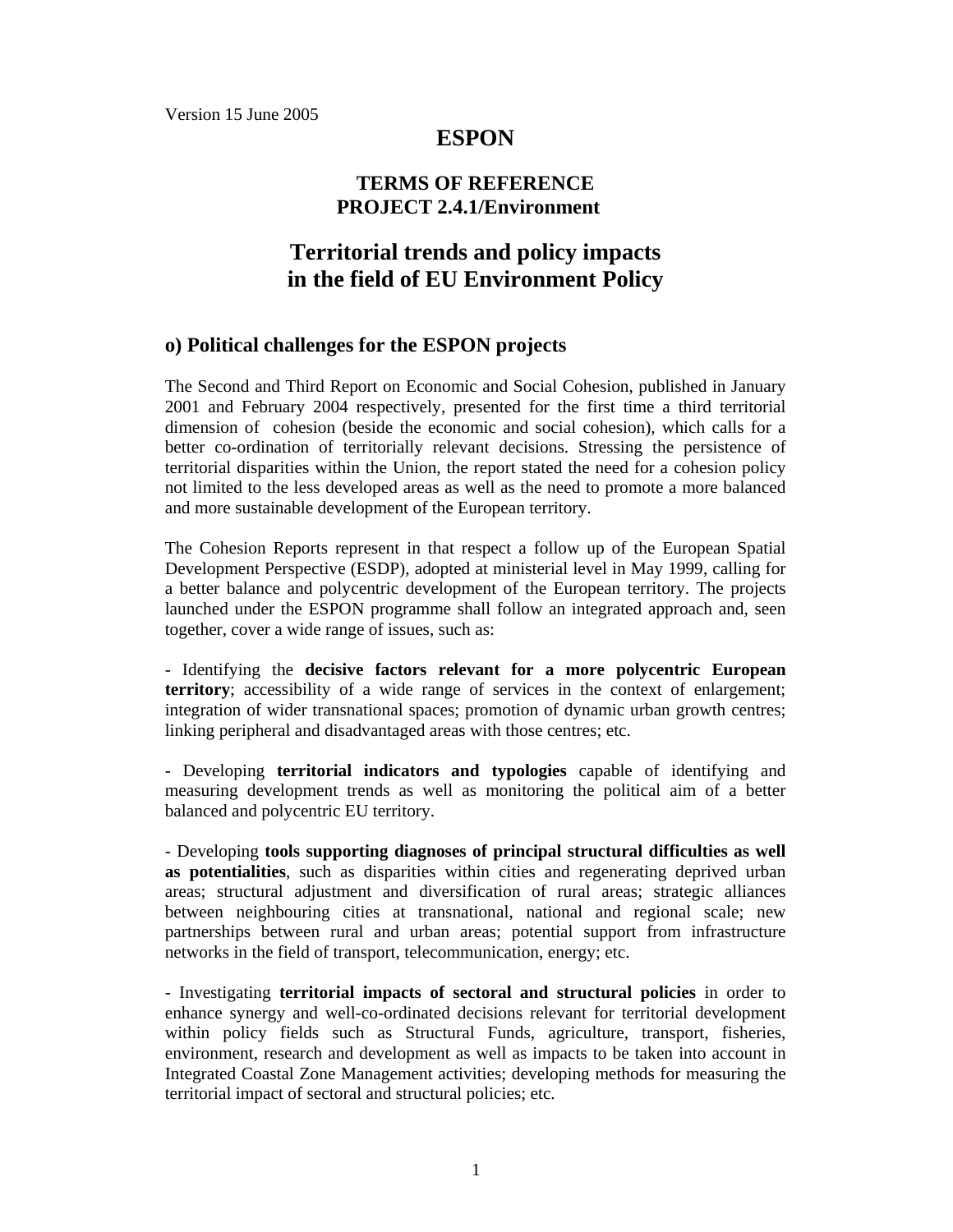- Developing **integrated tools in support of a balanced and polycentric territorial development**; approaches to enhance the potential of cities as drivers of regional development, new tools for integrated urban-rural development and planning, etc.

The Third Report on Economic and Social Cohesion included new scientific knowledge and information from a series of ESPON projects. As such the ESPON programme has met one of its objectives by delivering new scientific knowledge and information on European spatial issues as basis for future policy development at EU-level and within Member States.

With the results of all ESPON projects, the Commission and the Member States expect in particular to have at their disposal: **a diagnosis of the principal territorial trends** at EU scale and of the difficulties and potentialities within the European territory as a whole; **a cartographic picture of the major territorial disparities** and of their respective intensity; a number of **territorial indicators and typologies assisting a setting of European priorities** for a balanced and polycentric enlarged European territory; some **integrated tools and appropriate instruments** (databases, indicators, methodologies for territorial impact analysis and systematic spatial analyses) to improve the spatial co-ordination of sector policies.

In this respect, the ESPON projects will serve as a strong scientific basis for the propositions of the Commission in view of the reform of post-2006 Structural Funds.

### **i) Relation to the ESPON 2006 Programme**

The priorities describing the work-programme of the ESPON 2006 Programme are structured in four strands:

1. **Thematic projects** on the major spatial developments on the background of typologies of regions, and the situation of cities.

2. **Policy impact projects** on the spatial impact of Community sector policies and Member States' spatial development policy on types of regions with a focus on the institutional inter-linkages between the governmental levels and instrumental dimension of policies

3. **Co-ordinating and territorial cross-thematic projects** represent a key component of the programme. These projects evaluate the results of the other projects towards integrated results such as indicator systems and data, typologies of territories, spatial development scenarios. The cross section projects help to thematically co-ordinate the whole programme and add value to the results and to fill gaps, which are unavoidable when different themes are dealt with in different projects.

4. **Scientific briefing and networking** in order to explore the synergies between the national and EU source for research and research capacities.

This project belongs to the second strand of projects and holds an important position in the definition and elaboration of a common ground for investigating territorial impacts of European sector policies on the spatial structure in Europe.

A number of other projects of the ESPON programme are ongoing and a strong coordination will be required with these projects in order to reach consistent projects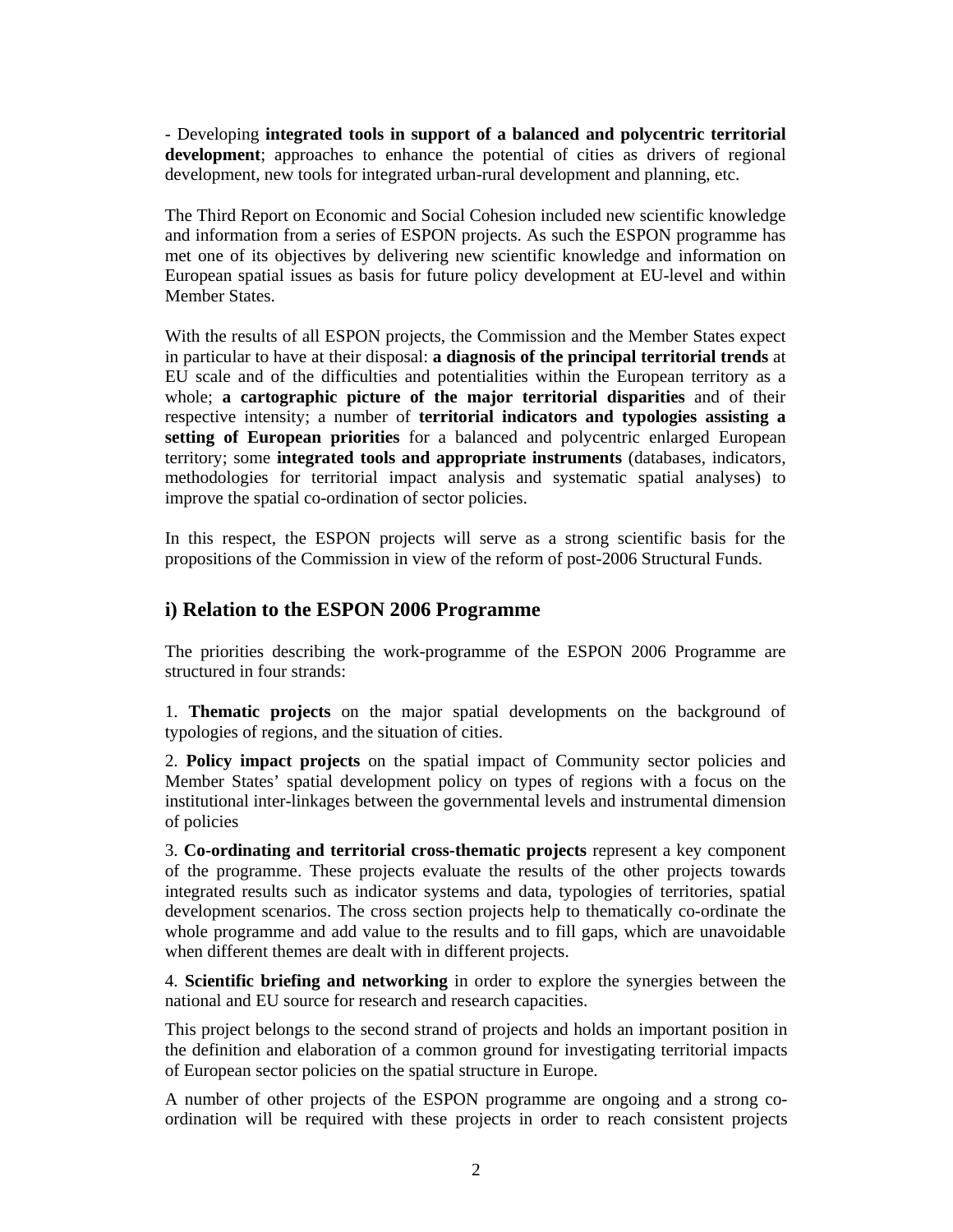results within the ESPON programme. The cooperation would in particular involve the other project under strand 2 on methodological aspects of the territorial impact analysis and with the relevant thematic projects on territorial trends under the first strand. In addition, close links will be required with the coordinating and cross-thematic projects under priority three building on a scientific coherence in the ESPON programme as well as with the Co-ordination Unit.

## **ii) General objectives for ESPON projects**

The general objectives of ESPON projects are as follows:

a) To show the influence of sector policies on spatial development at relevant scales;

b) To develop methods for the territorial policy impact assessment of EU sectoral policies;

c) To contribute to the identification of the existing spatial structure of the EU territory, in particular the degree and diversity of physical and functional polycentrism at different geographical scales, and to gain concrete and applicable information on the EU wide effects of spatially relevant development trends and their underlying determinants. Therefore, the project should be sustained by empirical, statistical and/or data analysis;

d) To define concepts and to find appropriate territorial indicators, typologies and instruments as well as new methodologies to consider territorial information linked to polycentrism, to detect territories (preferably below NUTS 2) most negatively and positively affected by trends and/or policy impacts. Particular attention shall be paid to areas with high densities as well as to areas exposed to extreme geographical positions and natural handicaps such as mountain areas, islands, ultra-peripheral regions;

e) To show the interplay between the EU and sub-EU spatial policies and best examples for implementation;

e) To find appropriate instruments to improve the spatial co-ordination of EU sector policies and the ESDP;

f) To develop possible orientations for policy responses, taking the diversity of the European territory into account, and considering institutional, instrumental and procedural aspects;

g) To consider the provisions made and to provide input for the achievement of the horizontal projects under priority 3, such as tools for diagnosis and observation and long term scenarios, as well as evaluation and assessment procedures.

All ESPON projects shall make efforts to meet these general objectives; however, some objectives will be more relevant for some projects than for others. In the efforts carrying through ESPON projects best use of existing research and relevant studies shall be ensured.

The policy orientations given at European level concerning territorial cohesion, balance and polycentrism should be guiding the project development. Policy recommendation, understood as policy options based on the findings of the applied research, should follow the policy thinking of territorial cohesion and the policy orientations from the ESDP (calling for better territorial balance and polycentrism). Recommendations should in particular, contribute to a deeper understanding of options at European level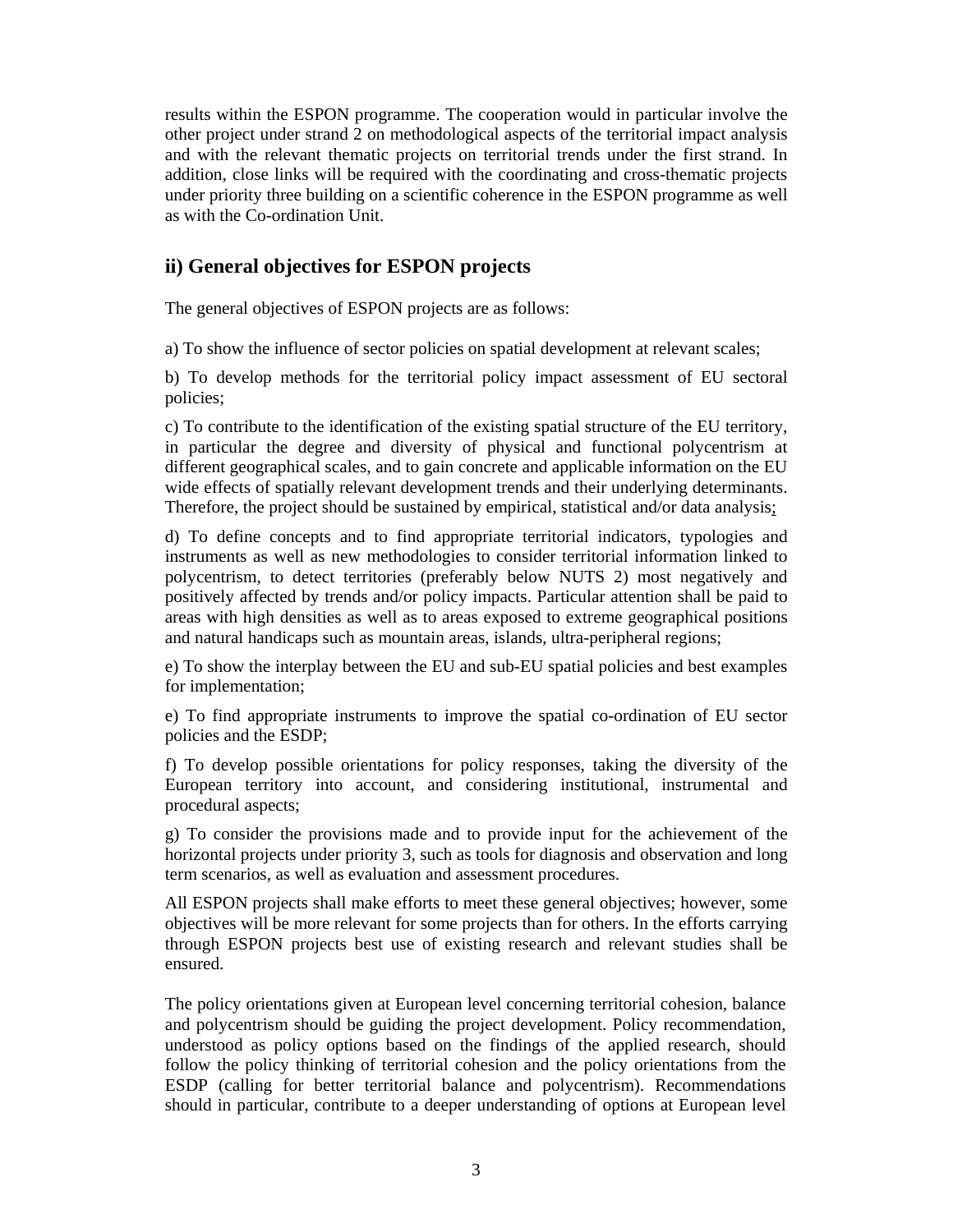and of feasible benefits of differentiating European priorities to different territories at meso and micro scale.

## **iii) Thematic scope and context of project 2.4.1/Environment**

The aim of this ESPON project is to prepare for the improvement of knowledge on environmental issues and trends as well as impacts EU Environmental Policy related to the development of the European territory.

The project shall prepare for a better understanding and integration of the environmental dimension as part of a sustainable territorial development. In this respect, the project shall deepen the understanding of the potential contribution of environmental factors to the competitiveness of territories and to the territorial capital of individual regions.

Future applied research has to build on existing research and sources of information. The project shall therefore include reviews on scientific progress made on relevant findings and methodologies as well as on existing data.

The project is supposed to take a broad perspective to environmental elements and the policy areas being processed as part of EU Environmental Policy. Based on this approach creating a broad overview the project is supposed to narrow in on the most relevant issues and policy areas relevant for territorial development. In doing so, the project should be able to contribute to a targeting of future applied research projects crossing territorial and environmental concerns and potentials.

The project is envisaged to include 3 main elements:

- (1) Presentation of territorial trends, situations and structures at European scale in relation to the main environmental issues of relevance for the development of regions and larger territories. The presentation should rely on a review of existing literature related to environmental trends and policies at EU level and be based on existing sources and geo-referenced data, indicators and information systems. It should display the state of existing environmental knowledge relevant for territorial analysis, as far as possible presented on European maps.
- (2) Proposals on feasible Territorial Impact Assessments (TIA) of EU Environmental Policy based on a test (case studies) related to 3 major elements of European environmental policy, such as habitats, biodiversity, air quality and water management. The model for TIA conceived for the 3 cases should take into account relevant policy assessment tools at European level as well as the experiences gained carrying through territorial assessments of EU sectoral policies by other ESPON projects.
- (3) Recommendations and proposals on future applied research projects linked to environmental trends and EU Environmental Policy that can foster the integration of environmental concerns into territorial development strategies at different scales (European, transnational/national, regional/local scale). Improvement of knowledge on regional diversities of the European territory shall therefore be reflected in the proposals.

The geography to be covered by the project includes EU 25 plus Bulgaria, Romania, Norway and Switzerland.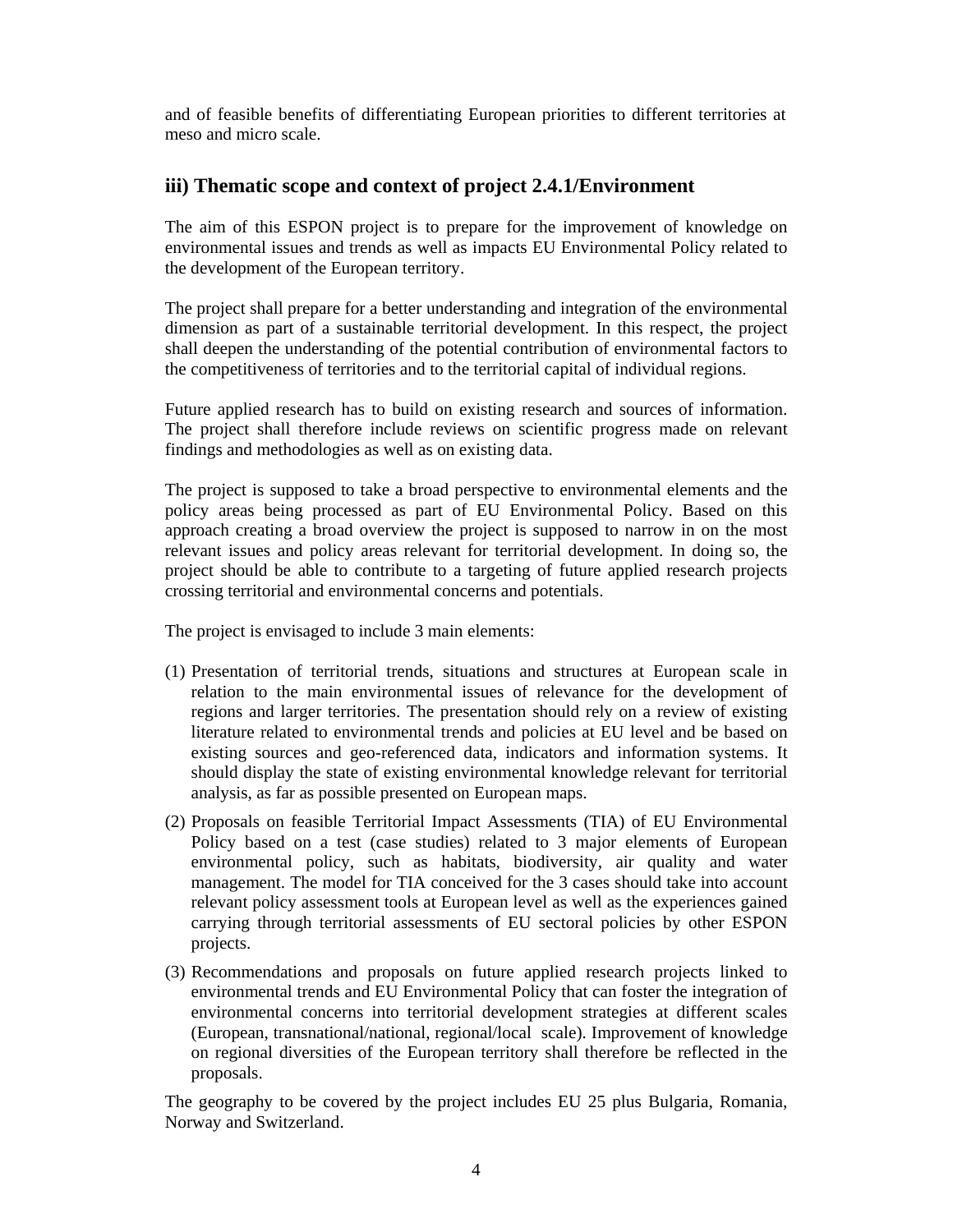### **iv) Primary issues envisaged in the applied research**

The reference points for the development of a tender for project 2.4.1 on the territorial dimension of environment can be found below. The text has the role of guiding the invited potential Lead Partner and the team of partners envisaged carrying through the project as a Transnational Project Group. The text is not meant to be exhaustive, but reflects the orientations given by the ESPON Monitoring Committee.

#### **Presentation of territorial trends, situations and structures**

- Review of literature on related to environmental trends and policy impacts shall display the state of the art in territorial analysis of environmental issues or policy areas/sectors of EU Environment Policy. Focus should be on regionalised and/or geo-referenced scientific findings and information. In this respect questions linked to terminology should be addressed in order to avoid basic misunderstandings in the further work.
- Identification and listing of existing environmental indicators and data set that are optional for territorial analysis in order to measure and display the state, trends and impacts of the developments referred to above.
- Production of a series of relevant maps of the environmental diversity facing European regions and larger territories, which, based on the review above, can be considered the most important for territorial cohesion policy.
- In presenting European maps (covering EU 25, Romania, Bulgaria, Norway and Switzerland) efforts combining findings related to environmental trends and policy impacts with results of other ESPON projects should be considered. This would support territorial analysis crossing environmental and socio-economic issues and data. As well, a crossing with key ESPON typologies, such as for the European urban system and urban-rural relations, would be able displaying environmental issues in the context of major spatial structures. This can be done by simple overlay techniques or imply a crossing of indicators and typologies into new typologies.
- Limits and possible ways of combining environmental data and socio-economic data should be explored and reported.

#### **Proposals for Territorial Impact Assessments**

- The proposals for Territorial Impact Assessments of selected elements of European Environmental Policy should seek inspiration in work done by other ESPON projects in developing tailor-made methods for such assessments. Territorial Impact Assessment basically addresses the impact of different sectors of society within a given territory and should in principle lead to integrated conclusions on impact on economic, social, cultural and environmental issues related the policy objectives of territorial cohesion and territorial balance of regions and larger territories within the EU.
- The ESPON programme (communicated in ESPON Guidance Papers) has developed a set of minimum requirements for territorial impact assessment of EU sectoral policies that should be respected in the project. In addition, methodological aspects stemming from the EU Directive on Strategic Environmental Assessment as well as the impact assessment of EU policies conducted at EU Commission should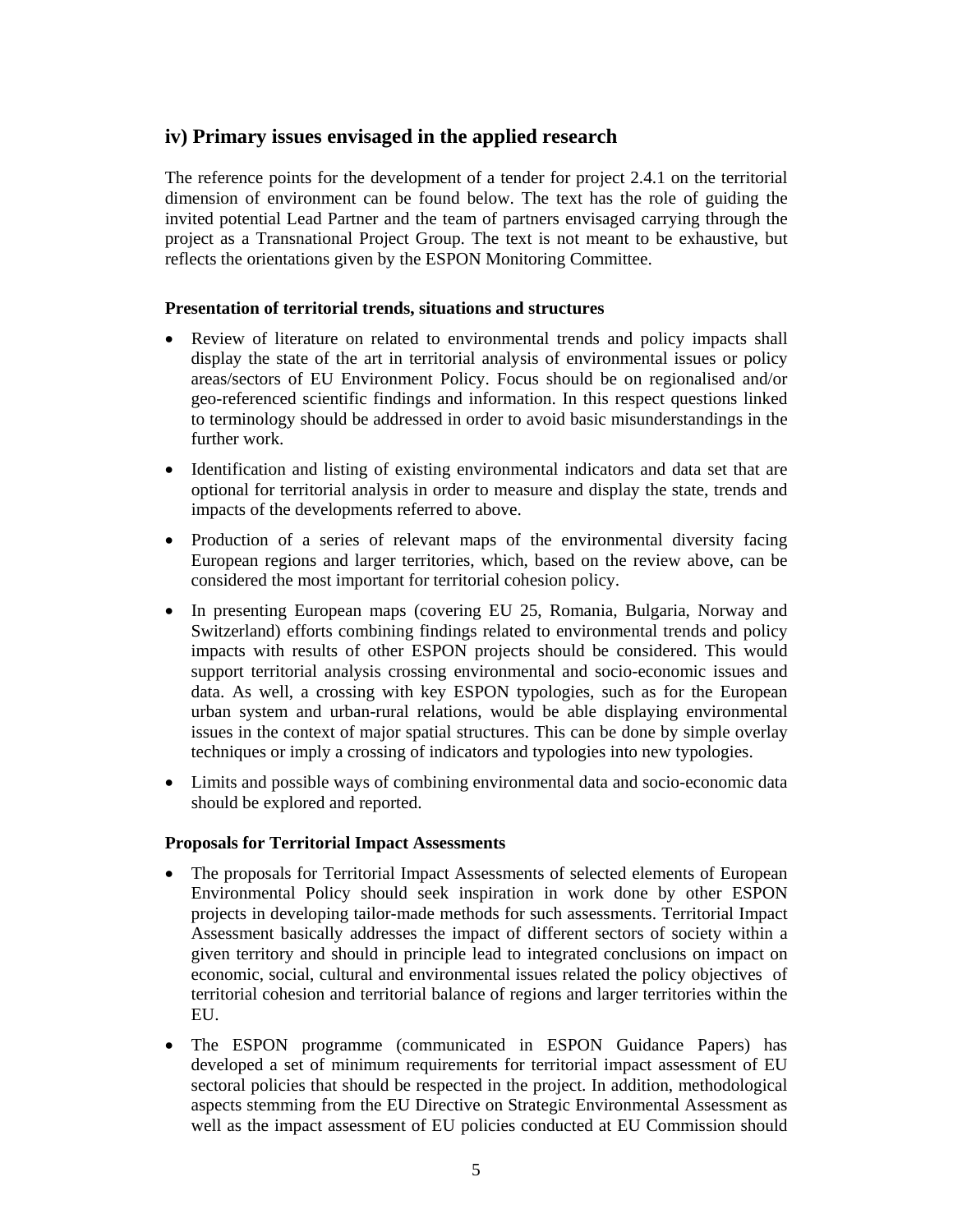be taken into account.

- Territorial Impact Assessment should be applied as a test on three different elements of European environmental policy considered important for territorial development. The focus has so far been on habitats, biodiversity, air quality, and water management. However, the project might argue for another selection. The project is supposed to compile a prioritised list of elements of EU Environmental Policy that could be considered for the three test cases. In this context the stage of implementation of the policy issue should be considered. The test cases are not envisaged to provide in depth assessments, but to give direction for recommendations on the choice of areas and methodology to be considered for future applied research.
- The methodology considerations should also allow indicating different geographical levels (European, transnational/national, regional/local) in order to identify the relevant actions for better territorially coordinated policies. It should be kept in mind that the users of these tools are decision makers.

#### **Proposals for future applied territorial research**

- Proposals for future applied research should take into account the most recent European policy documents related to territorial cohesion, such as the documents tabled under the Dutch and Luxembourg EU Presidencies and by the Commission. The basic thinking should follow the ESDP policy orientations and try to further differentiate options to the diversity of the European territory. The project shall as well take into account the EU Strategy for Sustainable Development (and its 2005 revision). The aim of a sustainable development path shall guide the proposals made including the economic, social and environmental dimensions of development.
- The project should in particular look for potentials for high level of return following territorial cooperation. In addition, ideas for strategic projects etc. could be important for further policy development.
- The proposals are expected to a large extend to promote the crossing of findings on environmental elements with more socio-economic factors of the development of regions and larger territories. This should as well include feasible innovative crossthematic scientific work taking into account existing ESPON findings, in particular the core indicators and core typologies developed within the ESPON programme, such as the Functional Urban Areas (FUA) and urban-rural typologies. This crossing should make it feasible to give policy advice that reflects the regional diversity of Europe, the territorial capital of different regions and larger territories in terms of environmental issues and development assets.

#### **Indicators and data collection**

- The project should be based on existing environmental data, indicators and results, already developed in the EEA, OECD and other sources, but also from current ESPON projects. Quantitative analyses should be associated to more qualitative approaches, mainly policy and scientific literature reviews in the research field.
- The key question for environmental issues having an impact on territorial development, will regard the question of data availability and transformation of data to match in particular statistical levels below NUTS 0. A list of relevant and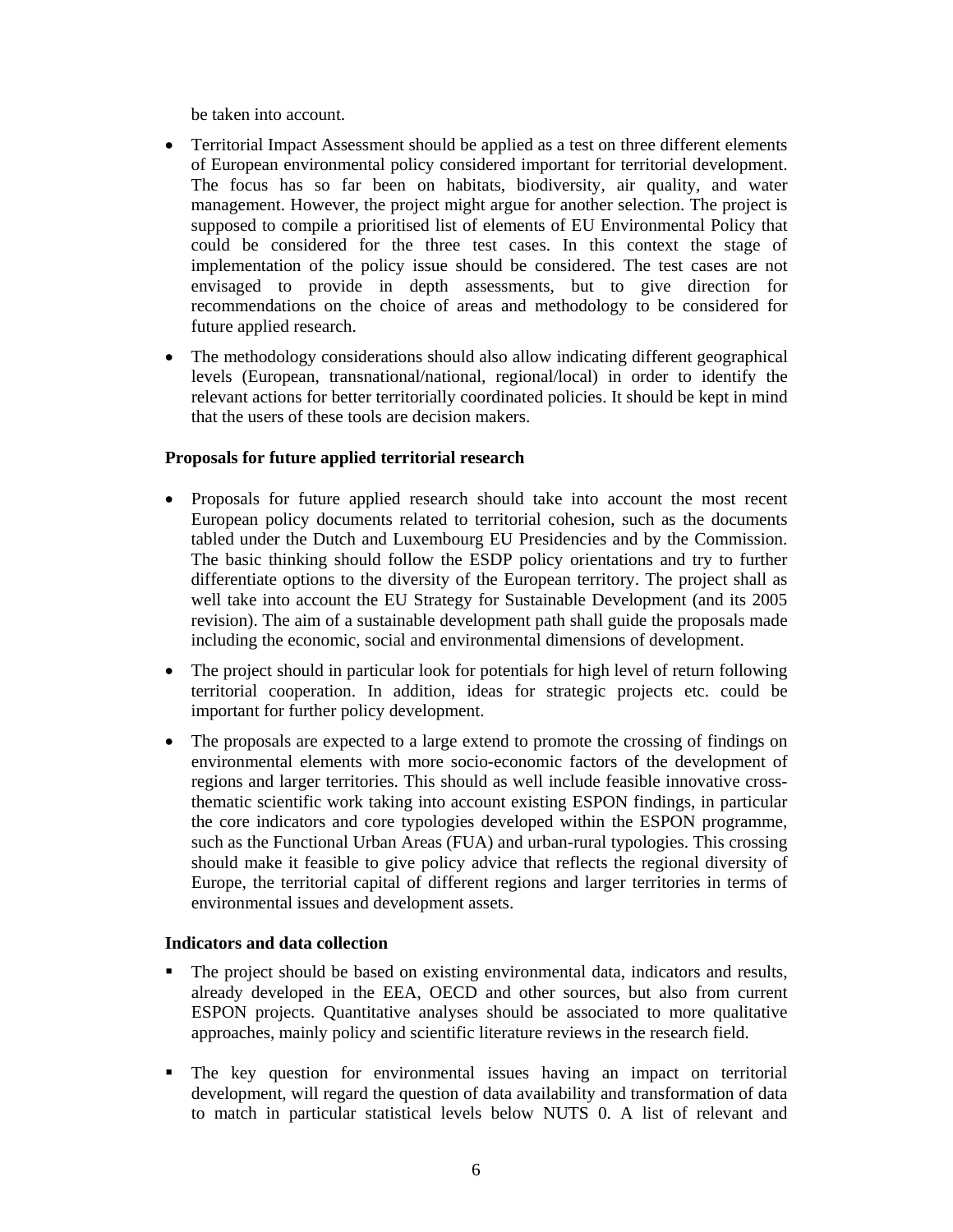available indicators that can be used in integrated analysis at NUTS 2/3 will have to be developed, taking into consideration and identifying:

- o existing indicators and data, combining ESPON and other sources.
- o existing indicators and data developed and gathered by other European structures such as EEA or the INSPIRE initiative should be used in favour of developing new indicators,
- o gaps regarding either data or indicators, and proposal on how eventually to complete the datasets.
- The list of indicators established in the EEA Core set of indicators should in particular be taken into consideration. Data should be collected to match the lowest possible geographic level (ideally NUTS 3 and below).
- The project should contribute to the ESPON database with new data sets (in line with the INSPIRE Directive) as well as with statistical methods that will make it easy to merge, cross and/or combine environmental and socio-economic datasets, compiled by Corine and Eurostat respectively. In this process the core indicators for territorial analysis selected within ESPON and the core indicators used by the European Environmental Agency should be carefully assessed in order to propose additional and/or joint indicators for future applied research. Furthermore, the existing mapping tools, such as the ESPON Hyperatlas and WEB/GIS, could be considered in relation to mapping of environmental elements.

#### **Maps**

- Thematic maps should be elaborated by the project to illustrate the spatial articulation of analytical results. All maps shall comply with the ESPON map design.
- Maps should be structured in order to ease the superposition of different layers (e.g. sectors, geographical division, national borders, etc.) in order to visually represent main project conclusions and stimulate political debate.

#### **Relations to other ESPON projects**

- ESPON project 1.3.2 on "Natural Heritage" has made an attempt to explore possibilities of assessing the contribution of environmental assets to regional development. Current policy debates emphasis the use of the environment as comparative development advantage and accordingly the question emerges whether it is possible to measure and map the state of the environment in a region as potential for economic development. Any overlapping with the findings of project 1.3.2 on natural heritage has to be avoided.
- In general, the results of existing ESPON projects in particular the 1.3.2 and 1.3.1, on natural heritage and hazards, but also project 2.1.3 on CAP and rural development policies impacts, and project 2.1.4 on Energy should be taken into account. The latter project found that renewable energy sources provide a strong potential for development and job creation in certain areas.
- Particular attention should be given to the finalised projects on transport trends and impacts of the TEN (project 1.2.1 and 2.1.1) and to a thorough coordination with the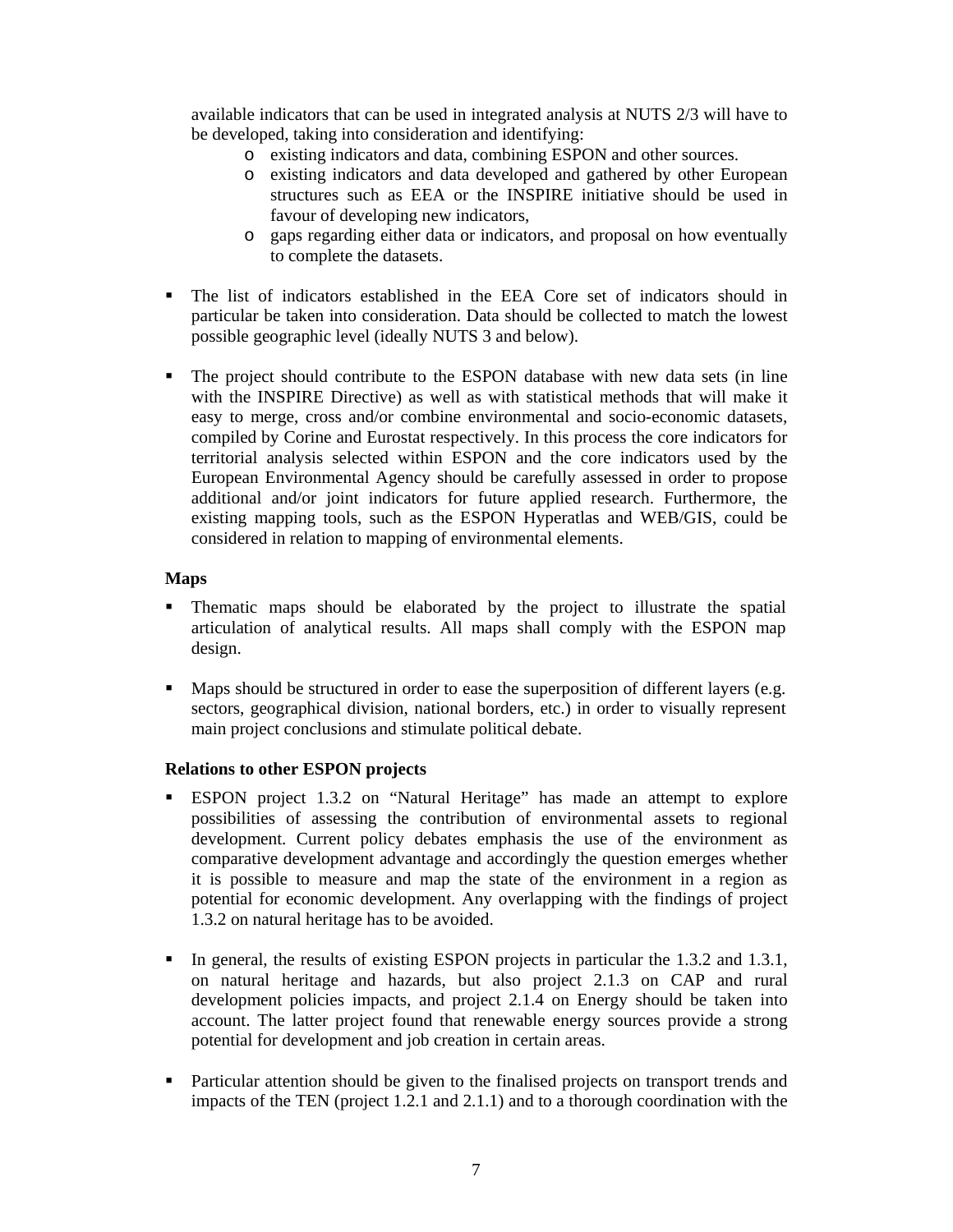ongoing project 3.2 on spatial scenarios in order to support the inclusion of environmental concerns and assets in this project.

### **v) Expected results and timetable**

One of the main objectives of the ESPON 2006 Programme is to focus on applied research with policy relevance and to contribute to the development of relevant policies. Therefore, the deliverables of the research project should be highly operational.

The ESPON programme is entering the final phase of operation and will report on the findings of all projects by autumn 2006. The following timetable and specification of output should be respected by tenders for project 2.4.1/Environment:

#### **December 2005 (first interim report):**

a) A literature review, including existing scientific achievements in relation to the territorial dimension of environmental development and policy.

b) A prioritised compilation of elements of EU Environmental Policy which are relevant for territorial impact assessment, including a recommendation to the MC on three policy issues to select for the 3 test cases.

c) First ideas on methodology questions related to the 3 environmental policy issues selected as well as presentation of concepts and hypothesis involved in further developing the 3 cases on the aspect of territorial impacts. This should include a review of current models for assessment of EU policies, including efforts made by the European Communities and ESPON.

d) Consensus on indicators and corresponding existing data needed for carrying through the different elements of the project, including an overview of available European wide indicators, dataset and information systems on environmental issues as well as relevant environmental data with a more limited geographical coverage, preferably data linked to urban environmental issues and densely populated areas.

e) Preliminary list of key maps envisaged related to the territorial situation and trends within the environmental sector.

f) First preliminary ideas concerning recommendations and proposals for future applied research integrating the environmental dimension in territorial analysis, bearing in mind where and on what policy level, a further integration of the environment may bring added value to territorial cohesion and a better balanced European territory.

#### **May 2006: Final Report**

g) An executive summary of the main results of the applied research undertaken and the conclusions and recommendations to consider at political level.

h) Presentation of the results of the literature review undertaken.

i) Comprehensive presentation of key environmental structures and trends on the European territory based on existing data, accompanied by European maps covering the EU 25, Bulgaria, Romania, Norway and Switzerland.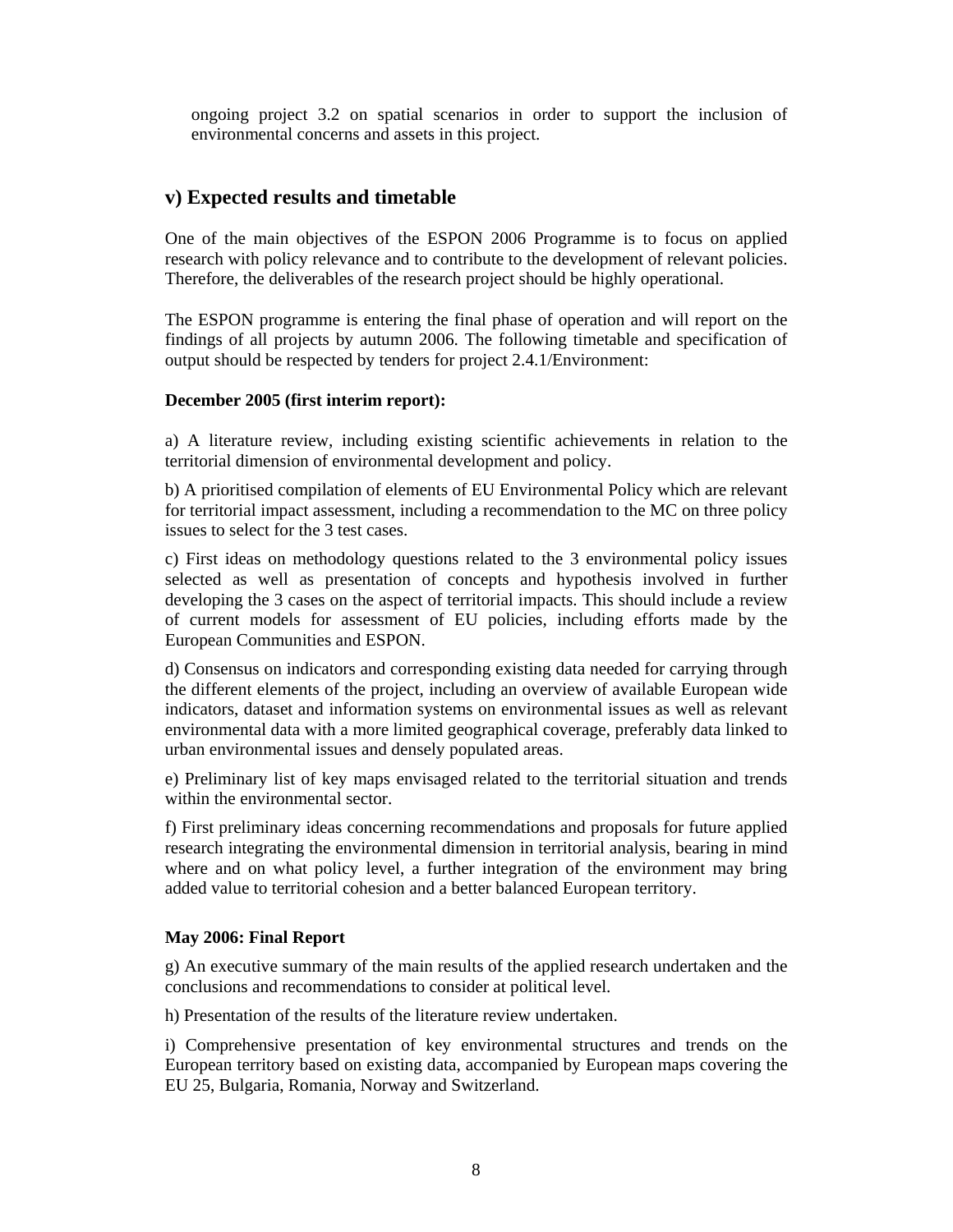j) Presentation of findings and advice concerning existing models and tools related to territorial impact assessment of EU policy, covering efoorts undertaken by the European Communities and ESPON projects.

k) Comprehensive presentation of the 3 test cases on assessing territorial impacts of EU Environmental Policy, including the main findings and methodological questions encountered.

l) Proposals for future applied research themes, in order to integrate the environmental dimension stronger in future integrated territorial analysis, to be considered on the basis of the findings within the project, including the key research questions to be posed.

m) Listing of needs for further data development and ideas of territorial indicators, concept and typologies as well as on further developments linked to the database and mapping facilities.

## **vi) Existing access points**

The access points listed below can serve the purpose of providing the tenders useful information for preparing a proposal. It is by no means meant to be exhaustive, but only as information that can be helpful in tracing additional useful background information.

(1) At www.espon.lu the following documents are available:

Recent relevant policy papers Reports prepared by ESPON projects, Guidance papers from ESPON seminars ESPON synthesis report on preliminary results by autumn 2003

(2) The EU Commission home page the EU Strategy for Sustainable Development can be found at http://www.europa.eu.int/comm/sustainable/index\_en.htm. Information on Impact Assessment in the Commission is available at http://www.europa.eu.int/comm/secretariat\_general/impact/index\_en.htm.

(3) At the web page of the European Commission, DG Regio, www.europa.eu.int/inforegio you will find a number of supporting documents, in particular:

The Third Cohesion Report European Spatial Development Perspective Draft Regulations on Structural Funds after 2006

(4) At the web page of the European Environmental Agency http://www.eea.eu.int/ you will find number of supporting documents as well as lists of environmental indicators used for monitoring state of Environment and its changes.

(5) Additional information, which might be relevant, could eventually be traced by the tenderer at the homepages of Interreg III B programmes (spatial analyses and visions for different transnational territories) as well as at national level (spatial strategies, spatial development perspectives, etc.) at the ministries responsible for regional policy and/or spatial planning.

(6) Other websites of interest: